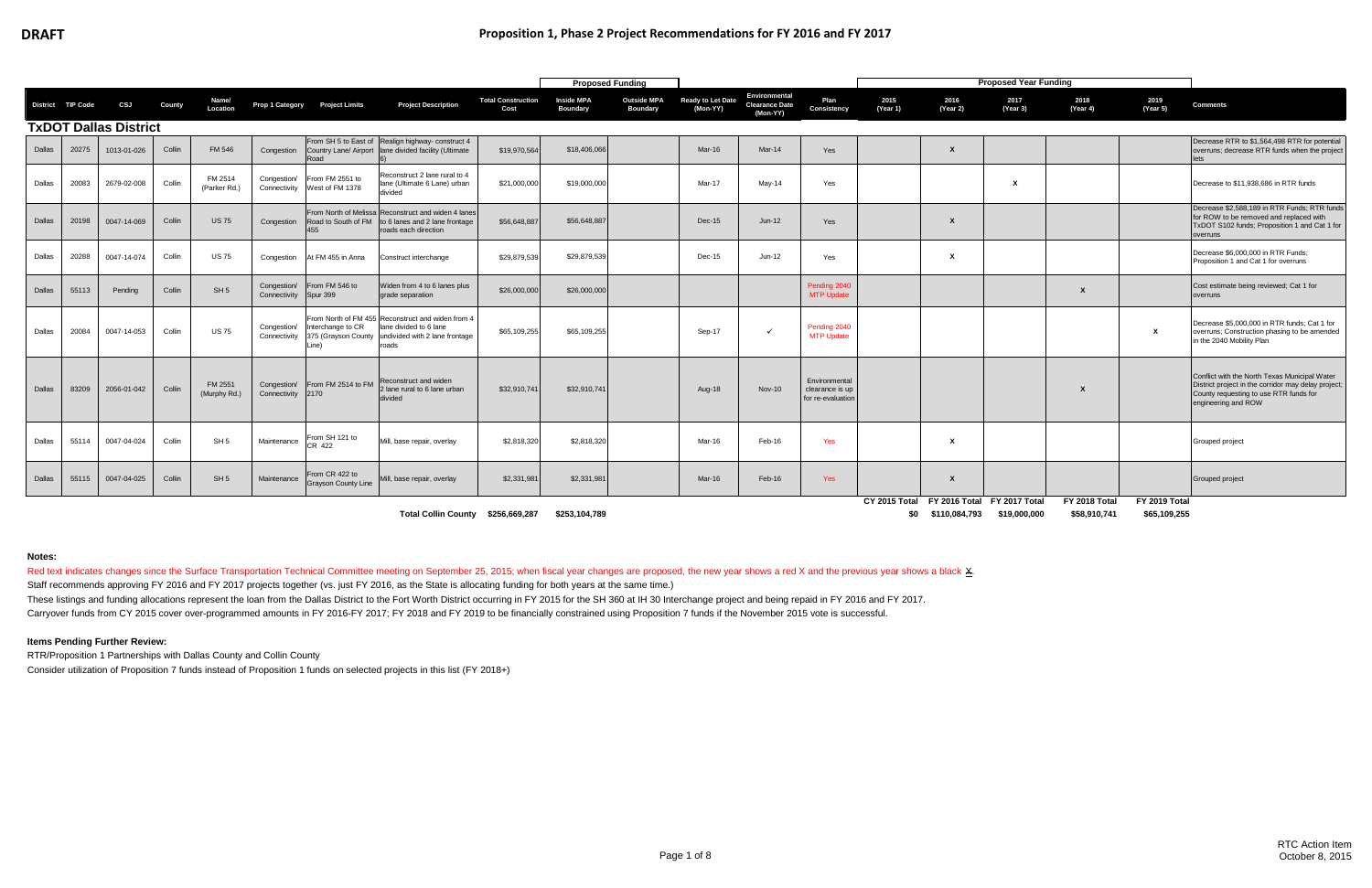|               |                   |             |               |                                        |                                        |                                                                  |                                                                                                                                       |                                   |                                      | <b>Proposed Funding</b>               |                                      |                                                    |                                   |                  |                           | <b>Proposed Year Funding</b> |                                                         |                  |                                                                                                                                                                                                                                                                                                                                        |
|---------------|-------------------|-------------|---------------|----------------------------------------|----------------------------------------|------------------------------------------------------------------|---------------------------------------------------------------------------------------------------------------------------------------|-----------------------------------|--------------------------------------|---------------------------------------|--------------------------------------|----------------------------------------------------|-----------------------------------|------------------|---------------------------|------------------------------|---------------------------------------------------------|------------------|----------------------------------------------------------------------------------------------------------------------------------------------------------------------------------------------------------------------------------------------------------------------------------------------------------------------------------------|
|               | District TIP Code | CSJ         | County        | Name/<br>Location                      | Prop 1 Category                        | <b>Project Limits</b>                                            | <b>Project Description</b>                                                                                                            | <b>Total Construction</b><br>Cost | <b>Inside MPA</b><br><b>Boundary</b> | <b>Outside MPA</b><br><b>Boundary</b> | <b>Ready to Let Date</b><br>(Mon-YY) | Environmental<br><b>Clearance Date</b><br>(Mon-YY) | Plan<br>Consistency               | 2015<br>(Year 1) | 2016<br>(Year 2)          | 2017<br>(Year 3)             | 2018<br>(Year 4)                                        | 2019<br>(Year 5) | <b>Comments</b>                                                                                                                                                                                                                                                                                                                        |
| Dallas        | 52520             | 1068-04-122 | Dallas        | IH 30                                  | Congestion                             | From Belt Line Road<br>to MacArthur Blvd                         | Construct three lane frontage<br>oads (EB & WB)                                                                                       | \$20,300,000                      | \$20,300,000                         |                                       | Dec-15                               | $\checkmark$                                       | Yes                               | x                |                           |                              |                                                         |                  | Cat 1 funds for overruns                                                                                                                                                                                                                                                                                                               |
| Dallas        | 55116             | 0442-02-157 | Dallas        | <b>IH 35E</b>                          | Maintenance                            | From IH 20 to SL 12                                              | ull depth repair concrete<br>avement & overlay mainlanes                                                                              | \$1,918,085                       | \$1,160,182                          |                                       | $Sep-15$                             | $\checkmark$                                       | Yes                               | X                |                           |                              |                                                         |                  | Includes \$757,903 of Cat 1 funds; Grouped<br>project                                                                                                                                                                                                                                                                                  |
| Dallas        | 55117             | 0581-02-143 | Dallas        | <b>SL 12</b>                           | Maintenance                            | From Illinois Avenue<br>to IH 35E                                | Full depth repair concrete<br>pavement                                                                                                | \$834,775                         | \$471,325                            |                                       | Sep-15                               | $\checkmark$                                       | Yes                               | x                |                           |                              |                                                         |                  | Includes \$363,450 of<br>Cat 1 funds; Grouped project                                                                                                                                                                                                                                                                                  |
| Dallas        | 55118             | 3000-01-023 | Dallas        | <b>SS 408</b>                          | Maintenance                            | From IH 20 to SL 12                                              | Full depth repair concrete<br>pavement, overlay and<br>pavement markings                                                              | \$677,252                         | \$677,252                            |                                       | Sep-15                               | $\checkmark$                                       | Yes                               | X                |                           |                              |                                                         |                  |                                                                                                                                                                                                                                                                                                                                        |
| Dallas        | 55090             | 0196-03-268 | Dallas        | <b>IH 35E</b>                          | Congestion/                            | From IH 30 to North<br>Connectivity of Oak Lawn                  | Construct 4/6 collector<br>distributor lanes & reconstruct<br>1/6 lane frontage roads<br>Lowest Stemmons<br>operational improvements) | \$100,000,000                     | \$100,000,000                        |                                       | Dec-16                               | Jun-16                                             | Yes                               |                  |                           |                              |                                                         |                  | May fund with Proposition 7 or Diversion funds<br>in the future                                                                                                                                                                                                                                                                        |
| Dallas        | 20290             | 0353-06-057 | Dallas        | <b>SH 114</b>                          | Congestion/<br>Connectivity            |                                                                  | Texas Plaza Bridge; Construct 0 to 4 lane bridge<br>from SL 12 to SS 482 and ramp modifications                                       | \$33,000,000                      | -\$0                                 |                                       | Feb-16                               | $\checkmark$                                       | Yes                               |                  | $\overline{\mathbf{x}}$   |                              |                                                         |                  | Includes \$11 M in local funds for the signature<br>bridge component from Irving; Conversation-<br>with City needed to discuss potential MPO-<br>Revolver Partnership: Propose to fund with<br>\$22M of Category 2 Metro/Corridor funds from<br>the IH 20 project below (TIP 20212/CSJ 2374-<br>4-049) in lieu of Proposition 1 funds. |
| Dallas        | 20062.            | 0092-14-088 | Dallas        | <b>SM Wright Phase</b><br>2B on US 175 | Congestion/<br>Connectivity            | From Lenway St. to<br>Good Latimer                               | Reconstruct IH 45 and SM<br>Wright Interchange                                                                                        | \$20,956,26                       | \$20,956,260                         |                                       | $Jan-19$                             | <b>Nov-18</b>                                      | Yes                               |                  |                           |                              |                                                         | $\mathsf{x}$     | Related CSJ 0092-01-052                                                                                                                                                                                                                                                                                                                |
| Dallas        | 20062.2           | 0092-01-059 | Dallas        | <b>SM Wright Phase</b><br>2B on US 175 | Congestion/<br>Connectivity            | From Pennsylvania<br>Ave. to North of<br><b>Grand Avenue</b>     | Reconstruct IH 45 and SM<br>Wright Interchange                                                                                        | \$4,973,905                       | \$4,973,905                          |                                       | $Jan-19$                             | <b>Nov-18</b>                                      | Yes                               |                  |                           |                              |                                                         | $\boldsymbol{x}$ |                                                                                                                                                                                                                                                                                                                                        |
| Dallas        | 35000             | 0430-01-057 | Dallas        | SH 352                                 | Congestion                             | From North of<br>80 EB Frontage Road roadway                     | Reconstruct 4 lane undivided<br>Kearney Street to US Trural to 4 lane divided urban                                                   | \$8,060,000                       | \$6,045,000                          |                                       | Sep-16                               | Jun-16                                             | Pending 2040<br><b>MTP Update</b> |                  |                           | X                            |                                                         |                  | Part of the MPO Revolver Swap with Dallas<br>County and TxDOT; Includes \$2.015M Cat 12<br>funds, \$400,000 in Cat 1, \$500,000 in TxDOT<br>PE, \$1.44 M in TxDOT ROW, and \$160,000 in<br>local funds                                                                                                                                 |
| Dallas        | 55119             | 0353-05-120 | Dallas        | <b>SL 12</b>                           | Congestion                             | At Skillman                                                      | Reconstruct to a single point<br>urban interchange                                                                                    | \$16,116,185                      | \$15,000,000                         |                                       | May-17                               | Feb-17                                             | Yes                               |                  |                           | X                            |                                                         |                  | \$1,116,185 of Cat 1 for overruns                                                                                                                                                                                                                                                                                                      |
| Dallas        | 55120             | 0197-02-XXX | Dallas        | <b>US 175</b>                          | Congestion                             | From West of East<br>falloy Bridge Rd. to<br>Kaufman County Line | Ramp modifications                                                                                                                    | \$1,412,354                       | \$1,412,354                          |                                       | Aug-19                               | Jun-19                                             | Yes                               |                  |                           |                              |                                                         | X                |                                                                                                                                                                                                                                                                                                                                        |
| Dallas        | 55121             | 2374-04-077 | Dallas        | <b>IH 20</b>                           | Congestion                             | From East of<br>Kirnwood to<br><b>Wheatland Road</b>             | Intersection improvements on<br>EB frontage roads at<br>Wheatland Road; Add right<br>and left turn bays                               | \$1,058,536                       | \$1,011,456                          |                                       | Aug-16                               | Oct-15                                             | Yes                               |                  | X                         |                              |                                                         |                  | \$47,080 Cat 1 funds; Grouped project                                                                                                                                                                                                                                                                                                  |
| Dallas        | 55122             | Pending     | Dallas        | <b>SH 78</b>                           | Congestion                             | At Gaston                                                        | ntersection improvement                                                                                                               | \$4,500,000                       | \$4,500,000                          |                                       |                                      |                                                    | Yes                               |                  |                           |                              |                                                         | X                |                                                                                                                                                                                                                                                                                                                                        |
| Dallas        | 54086.            | 0261-02-074 | Dallas        | <b>US 67</b>                           | Congestion                             | From 1382 to near<br>Wheatland Rd.                               | Widen freeway 4 to 6 lanes                                                                                                            | \$40,000,000                      | \$40,000,000                         |                                       | Dec-16                               |                                                    | Pending 2040<br><b>MTP Update</b> |                  |                           | X                            |                                                         |                  | Existing \$40M in Cat 2 funds to be moved to<br>other section of the Southern Gateway project.                                                                                                                                                                                                                                         |
| Dallas        | 54086.2           | 0261-03-064 | Dallas        | <b>US 67</b>                           | Congestion                             | Rd. to IH 20                                                     | From near Wheatland Widen freeway 4 to 6 lanes                                                                                        | \$10,000,000                      | \$10,000,000                         |                                       | Dec-16                               |                                                    | Pending 2040<br>MTP Update        |                  |                           | X                            |                                                         |                  | Existing \$10M in Cat 2 funds to be moved to<br>other section of the Southern Gateway project.                                                                                                                                                                                                                                         |
| Dallas        | 55123             | 0095-02-119 | Dallas        | <b>US 80</b>                           | Maintenance                            | East of Gross Rd                                                 | West of Gross Rd to Depress roadway (to avoid<br>truck collisions)                                                                    | \$3,000,000                       | \$3,000,000                          |                                       | Mar-16                               | $Jan-16$                                           | Yes                               |                  | $\pmb{\chi}$              |                              |                                                         |                  | Grouped project                                                                                                                                                                                                                                                                                                                        |
| Dallas        | 55124             | 0095-13-036 | Dallas        | <b>IH 20</b>                           | Maintenance                            | From IH 635 to<br>Kaufman County Ln                              | Install cable barrier system in<br>median                                                                                             | \$351,155                         | \$351,155                            |                                       | Mar-16                               | $Jan-16$                                           | Yes                               |                  | $\mathbf{x}$              |                              |                                                         |                  | Cat 1 for overruns; Grouped project                                                                                                                                                                                                                                                                                                    |
| Dallas        | 54111             | 2374-01-171 | Dallas        | IH 635                                 |                                        | Congestion/ At Skillman/ Audelia<br>Connectivity Interchange     | Interchange improvements                                                                                                              | \$65,000,000                      | \$60,623,000                         |                                       | Sep-18                               | $Jan-15$                                           | Yes                               |                  |                           |                              |                                                         | X                | May advance project with other revenues as<br>they become available; \$12.42 in local funds;<br>Propose to remove \$4.377M in Proposition 1<br>funds and replace with Category 12 funds; The<br>Dallas/Dallas County will then transfer \$4.377 in<br>local funds for completion of the MPO Revolver<br>=und                           |
| Dallas        | 55031             | 2374-04-076 | Dallas        | IH 20                                  | Congestion/<br>Connectivity            | From SH 161/<br>Lakeridge Parkway to<br>East of Carrier Pkwy     | Construct 0 to 6 lane frontage<br>roads and ramp modifications                                                                        | \$27,000,000                      | \$27,000,000                         |                                       | Aug-16                               | May-16                                             | Yes                               |                  | $\mathbf{x}$              |                              |                                                         |                  |                                                                                                                                                                                                                                                                                                                                        |
| Dallas        | 52527             | 1068-04-119 | Dallas        | <b>IH 30</b>                           | Congestion/<br>Connectivity 7th Street |                                                                  | From SH 161 to NW Construct 0 to 4 lane frontage<br>oads                                                                              | \$22,000,000                      | \$22,000,000                         |                                       | Aug-19                               | $\checkmark$                                       | Yes                               |                  |                           |                              |                                                         | $\mathsf{x}$     | May advance to FY 2017 from FY 2019 if funds<br>are available earlier and ROW acquired                                                                                                                                                                                                                                                 |
| Dallas        | 54033             | 1068-04-149 | Dallas        | IH 30                                  | Congestion/                            | From NW 7th Street<br>Connectivity to Belt Line Road             | Construct 0 to 2/3 lane<br>vestbound frontage road and<br>ramp modifications                                                          | \$9,000,000                       | \$9,000,000                          |                                       | Aug-19                               | $\checkmark$                                       | Yes                               |                  |                           |                              |                                                         | $\mathbf{x}$     | May advance to FY 2017 from FY 2019 if funds<br>are available earlier and ROW acquired                                                                                                                                                                                                                                                 |
| <b>Dallas</b> | 20212             | 2374-04-049 | <b>Dallas</b> | <b>IH 20</b>                           | Congestion/<br>Connectivity            | <b>From Carrier Parkway</b><br>to to FM 1382 (Belt<br>Line Road) | Construct 0 to 6 lane frontage<br>roads and ramp modifications                                                                        | \$28,835,587                      | \$24,800,000                         |                                       | <b>Aug-19</b>                        |                                                    | Yes                               |                  | $\boldsymbol{\mathsf{x}}$ |                              |                                                         |                  | Decrease existing RTR funds to \$1,235,587<br>RTR funds and decrease existing Category 2<br>Metro/Corridor funds to \$2,800,000 and replace<br>them with Proposition 1 funds; Category 2 funds<br>to be placed on the SH 114/Texas Plaza Bridge<br>project (TIP 20290/CSJ 0353-06-057) above.                                          |
|               |                   |             |               |                                        |                                        |                                                                  |                                                                                                                                       |                                   |                                      |                                       |                                      |                                                    |                                   |                  |                           |                              | CY 2015 Total FY 2016 Total FY 2017 Total FY 2018 Total | FY 2019 Total    |                                                                                                                                                                                                                                                                                                                                        |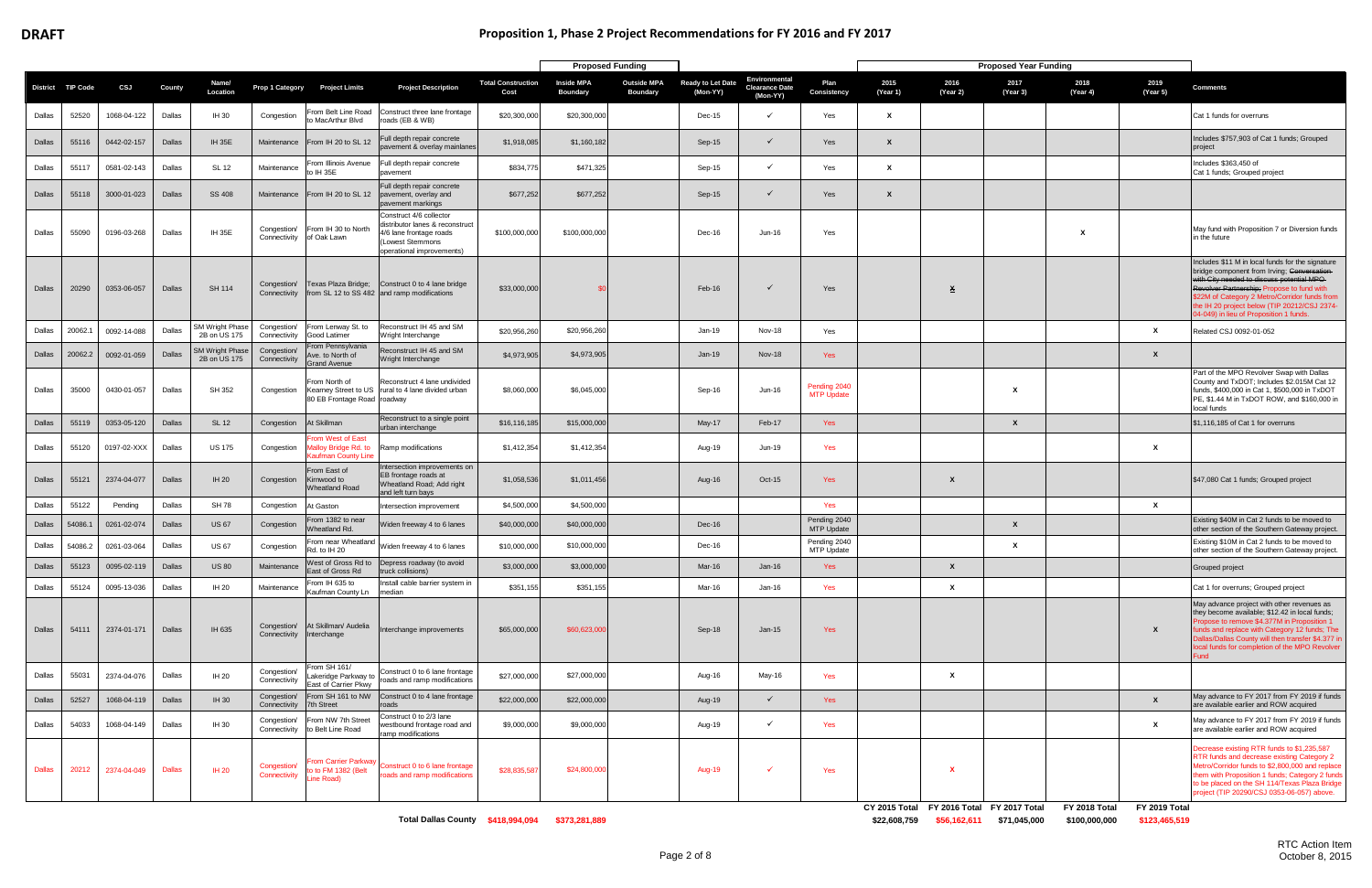|               |                   |             |               |                   |                             |                                                                            |                                                                                                        |                                   | <b>Proposed Funding</b>              |                                       |                               |                                                    |                                   |                  |                           | <b>Proposed Year Funding</b>                                               |                      |                               |                                                                                                                                                                                                                                                                                                                                                                                                                                                                                                                                                                                                                                                                                                         |
|---------------|-------------------|-------------|---------------|-------------------|-----------------------------|----------------------------------------------------------------------------|--------------------------------------------------------------------------------------------------------|-----------------------------------|--------------------------------------|---------------------------------------|-------------------------------|----------------------------------------------------|-----------------------------------|------------------|---------------------------|----------------------------------------------------------------------------|----------------------|-------------------------------|---------------------------------------------------------------------------------------------------------------------------------------------------------------------------------------------------------------------------------------------------------------------------------------------------------------------------------------------------------------------------------------------------------------------------------------------------------------------------------------------------------------------------------------------------------------------------------------------------------------------------------------------------------------------------------------------------------|
|               | District TIP Code | CSJ         | County        | Name/<br>Location | Prop 1 Category             | <b>Project Limits</b>                                                      | <b>Project Description</b>                                                                             | <b>Total Construction</b><br>Cost | <b>Inside MPA</b><br><b>Boundary</b> | <b>Outside MPA</b><br><b>Boundary</b> | Ready to Let Date<br>(Mon-YY) | Environmental<br><b>Clearance Date</b><br>(Mon-YY) | Plan<br>Consistency               | 2015<br>(Year 1) | 2016<br>(Year 2)          | 2017<br>(Year 3)                                                           | 2018<br>(Year 4)     | 2019<br>(Year 5)              | <b>Comments</b>                                                                                                                                                                                                                                                                                                                                                                                                                                                                                                                                                                                                                                                                                         |
| Dallas        | 20120             | 0081-03-048 | Denton        | <b>US 377</b>     | Connectivity                | Road to SH 114<br>(Section 5)                                              | From Henrietta Creek Reconstruct and widen 2/4 to<br>4 lane rural highway as a 4<br>lane divided urban | \$14,963,006                      | \$14,099,162                         |                                       | Mar-16                        | $\checkmark$                                       | Yes                               |                  | X                         |                                                                            |                      |                               | Existing \$19,798,999 RTR funds; Reduce RTR<br>funds & replace with Proposition 1 funds as part<br>of partnership with Denton County; \$863,844 of<br>Cat 1 funds                                                                                                                                                                                                                                                                                                                                                                                                                                                                                                                                       |
| Dallas        | 51060             | 0353-02-053 | Denton        | <b>BU 114K</b>    | Congestion                  | At UP Railroad<br>Underpass in<br>Roanoke to DOT NO<br>795 342V            | Replace railroad underpass<br>and improve BS 114-K<br>drainage                                         | \$9,065,800                       | \$7,000,000                          |                                       | Mar-16                        | $\checkmark$                                       | Yes                               |                  | X                         |                                                                            |                      |                               | \$2M of Bridge Funding; \$65,800 Cat 1 funds                                                                                                                                                                                                                                                                                                                                                                                                                                                                                                                                                                                                                                                            |
| Dallas        | 55020             | 0081-03-046 | Denton        | <b>US 377</b>     | Connectivity                | At SH 114 in Roanoke                                                       | Replace bridge and<br>approaches                                                                       | \$946,850                         | \$137,850                            |                                       | Mar-16                        | $\checkmark$                                       | Yes                               |                  | $\mathbf{x}$              |                                                                            |                      |                               | \$809,000 in Bridge funds; Grouped project                                                                                                                                                                                                                                                                                                                                                                                                                                                                                                                                                                                                                                                              |
| Dallas        | 20216             | 2054-02-015 | Denton        | FM 2181           | Congestion                  | From Lillian Miller in<br>2499 (Barrel Strap<br>Road)                      | Denton to West of FM Widen 2 lane rural roadway to<br>6 lanes divided urban                            | \$24,000,000                      | \$24,000,000                         |                                       | Aug-17                        | $\checkmark$                                       | Yes                               |                  |                           | $\boldsymbol{\mathsf{x}}$                                                  |                      |                               | Reduce RTR funds & replace with Prop 1 funds<br>as part of partnership with Denton County; As<br>part of the RTC Milestone Policy, this project<br>must let in FY 2017 or Prop 1 funds will be<br>moved to another project; Cat 1 for overruns                                                                                                                                                                                                                                                                                                                                                                                                                                                          |
| Dallas        | 83255             | 0816-02-072 | Denton        | FM 455            | Congestion/<br>Connectivity | From West of<br>FM 2450 to East of<br>Marion Rd                            | Viden two lane rural highway<br>to four lane divided urban                                             | \$30,942,551                      | \$30,942,551                         |                                       | Jun-19                        | Jun-17                                             | Yes                               |                  |                           |                                                                            |                      | x                             | Cat 1 for overruns                                                                                                                                                                                                                                                                                                                                                                                                                                                                                                                                                                                                                                                                                      |
| Dallas        | 20096             | 0135-10-050 | Denton        | <b>US 380</b>     | Congestion/<br>Connectivity | From US 377 to CR<br>26 (Collin County<br>Line)                            | Viden 4 to 6 lane divided<br>urban with intersection<br>improvements at FM 423, FM<br>720, and FM 1385 | \$61,465,252                      | \$47,188,132                         |                                       | Sep-18                        | Mar-17                                             | Pending 2040<br><b>MTP Update</b> |                  |                           |                                                                            |                      | X                             | Move STP-MM from the right-of-way phase to<br>the construction phase for a total of<br>\$14,277,120 STP-MM; TxDOT will pay for<br>engineering and right-of-way                                                                                                                                                                                                                                                                                                                                                                                                                                                                                                                                          |
| Dallas        | 55104             | 0135-10-057 | Denton        | <b>US 377</b>     | Congestion/<br>Connectivity | From SL 288 to US<br>77/US 380<br>Intersection                             | Add raised median with left<br>turn lanes, add right turn<br>lanes, and restripe for shared            | \$15,122,627                      | \$13,122,627                         |                                       | Sep-18                        | Mar-17                                             | Yes                               |                  |                           |                                                                            |                      | x                             | \$2M Cat 1 funds                                                                                                                                                                                                                                                                                                                                                                                                                                                                                                                                                                                                                                                                                        |
| Dallas        | 20178.2           | 1567-01-037 | Denton        | <b>FM 720</b>     | Congestion/<br>Connectivity | to US 380                                                                  | From South of Martop Widen 2 lane rural to 6 lane<br>urban divided                                     | \$21,503,553                      | \$19,753,553                         |                                       | Sep-17                        | <b>Mar-15</b>                                      | Yes                               |                  |                           | X                                                                          |                      |                               | Replace RTR funds with Prop 1; Cat 1 for<br>overruns                                                                                                                                                                                                                                                                                                                                                                                                                                                                                                                                                                                                                                                    |
| Dallas        | 55099             | 0081-13-057 | Denton        | <b>IH 35W</b>     | Congestion                  | From Eagle Parkway<br>to SH 114                                            | Construct 2 lane northbound<br>ontage roads with ramp<br>modifications                                 | \$11,399,689                      | \$11,000,000                         |                                       | Jun-16                        | $\checkmark$                                       | Yes                               |                  | X                         |                                                                            |                      |                               | \$399,689 Cat 1 and Cat 1 for overruns                                                                                                                                                                                                                                                                                                                                                                                                                                                                                                                                                                                                                                                                  |
| Dallas        | 55125             | 0816-02-077 | Denton        | FM 455            |                             | From Freeman Road<br>Energy Sector to West of Clear<br><b>Creek Bridge</b> | Construct paved shoulders                                                                              | \$2,000,000                       | \$1,900,000                          |                                       | May-16                        | Feb-16                                             | Yes                               |                  | $\boldsymbol{x}$          |                                                                            |                      |                               | \$100,000 in Cat 1 funds; Grouped project                                                                                                                                                                                                                                                                                                                                                                                                                                                                                                                                                                                                                                                               |
| Dallas        | 55126             | 1785-01-032 | Denton        | FM 1830           | <b>Energy Sector</b>        | From FM 407 to<br>US 377                                                   | Rehabilitation                                                                                         | \$2,529,210                       | \$2,510,000                          |                                       | May-16                        | Feb-15                                             | Yes                               |                  | X                         |                                                                            |                      |                               | \$19,210 in Cat 1 funds; Grouped project                                                                                                                                                                                                                                                                                                                                                                                                                                                                                                                                                                                                                                                                |
| Dallas        | 55127             |             | Denton        | <b>SL 288</b>     |                             | At IH 35E                                                                  | Reconstruct interchange                                                                                | \$28,000,000                      | \$ <sub>0</sub>                      |                                       |                               |                                                    |                                   |                  | $\overline{\mathbf{x}}$   |                                                                            |                      |                               | May not be Proposition 1 eligible; \$12.95M RTR<br>to come from Denton County's share of the<br>RTR/Proposition 1 Partnership, \$2.1M in<br>developer funds, \$16,722,880 STP-MM and<br>\$1,650,000 RTR funds from US 377 (TIP<br>20215/CSJ 0081-04-035)<br>In order to avoid an eligibility question on the SL<br>288 at IH 35E project, an exchange of funds<br>with the FM 426 (TIP 11217/CSJ 0081-11-012)<br>and the US 377 (TIP 20118/CSJ 0081-04-025<br>and TIP 20215/CSJ 0081-04-035) projects is<br>proposed.<br>On FM 426, decrease Category 7 (STP-MM)<br>funds by \$16,722,880 total and increase by<br>\$16,722,880 RTR funds.<br>The changes to the US 377 projects are<br>outlined below. |
| <b>Dallas</b> | 20118             | 0081-04-025 | <b>Denton</b> | <b>US 377</b>     | Connectivity of FM 1830     |                                                                            | Congestion/ From IH 35E to South Widen 2 lane to 6 lane urban<br>section                               | \$10,780,752                      | \$10,780,752                         |                                       | Feb-17                        | <b>Dec-16</b>                                      | Yes                               |                  | X                         |                                                                            |                      |                               | Remove existing \$10,780,752 in RTR funds and<br>replace with Proposition 1 funds for construction<br>phase (from the SL 288 at IH 35E project).                                                                                                                                                                                                                                                                                                                                                                                                                                                                                                                                                        |
| Dallas        | 20215             | 0081-04-035 | Denton        | <b>US 377</b>     | Congestion/<br>Connectivity | At the UPRR<br>South of IH 35E)                                            | Overpass (0.4 Miles Replace with 6 lane overpass                                                       | \$6,960,154                       | \$2,269,248                          |                                       | Feb-17                        | Dec-16                                             | Yes                               |                  | $\boldsymbol{\mathsf{x}}$ |                                                                            |                      |                               | Decrease existing RTR funds by \$2,269,248<br>and replace with Proposition 1 funds for<br>construction phase (from the SL 288 at IH 35E<br>project); Leaves \$4,490,906 RTR on this<br>project.                                                                                                                                                                                                                                                                                                                                                                                                                                                                                                         |
|               |                   |             |               |                   |                             |                                                                            | Total Denton County \$239,679,444 \$184,703,875                                                        |                                   |                                      |                                       |                               |                                                    |                                   |                  |                           | CY 2015 Total FY 2016 Total FY 2017 Total<br>\$0 \$49,697,012 \$43,753,553 | FY 2018 Total<br>\$0 | FY 2019 Total<br>\$91,253,310 |                                                                                                                                                                                                                                                                                                                                                                                                                                                                                                                                                                                                                                                                                                         |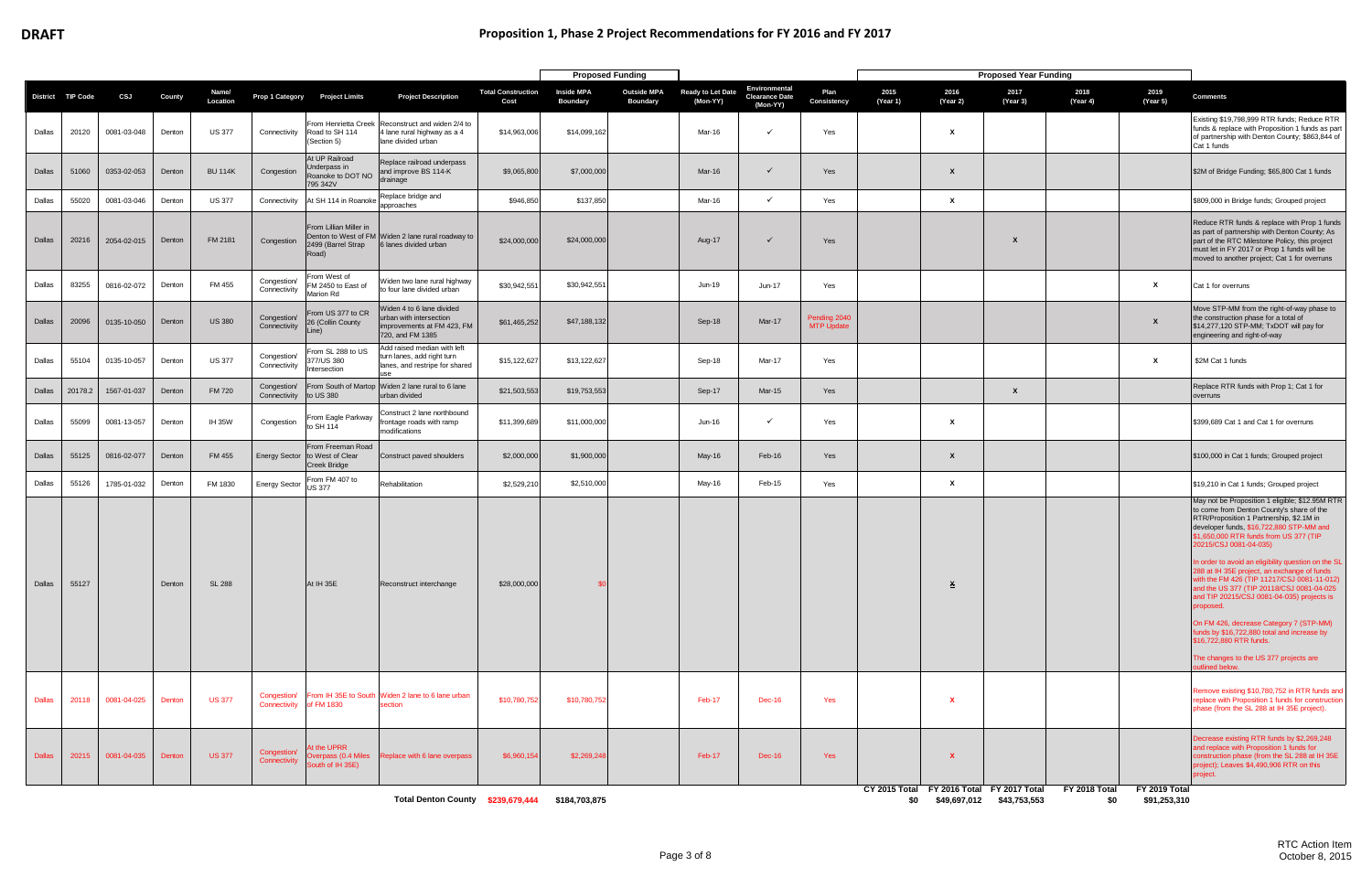## **DRAFT Proposition 1, Phase 2 Project Recommendations for FY 2016 and FY 2017**

|        |                   |             |         |                   |                                             |                                                                                 |                                                                                                                                                        |                                   | <b>Proposed Funding</b>              |                                       |                                      |                                                    |                     |                  |                                                                        | <b>Proposed Year Funding</b> |                              |                               |                                                                                                                                                                                                                                                                                            |
|--------|-------------------|-------------|---------|-------------------|---------------------------------------------|---------------------------------------------------------------------------------|--------------------------------------------------------------------------------------------------------------------------------------------------------|-----------------------------------|--------------------------------------|---------------------------------------|--------------------------------------|----------------------------------------------------|---------------------|------------------|------------------------------------------------------------------------|------------------------------|------------------------------|-------------------------------|--------------------------------------------------------------------------------------------------------------------------------------------------------------------------------------------------------------------------------------------------------------------------------------------|
|        | District TIP Code | CSJ         | County  | Name/<br>Location | Prop 1 Category                             | <b>Project Limits</b>                                                           | <b>Project Description</b>                                                                                                                             | <b>Total Construction</b><br>Cost | <b>Inside MPA</b><br>Boundary        | <b>Outside MPA</b><br><b>Boundary</b> | <b>Ready to Let Date</b><br>(Mon-YY) | Environmental<br><b>Clearance Date</b><br>(Mon-YY) | Plan<br>Consistency | 2015<br>(Year 1) | 2016<br>(Year 2)                                                       | 2017<br>(Year 3)             | 2018<br>(Year 4)             | 2019<br>(Year 5)              | <b>Comments</b>                                                                                                                                                                                                                                                                            |
| Dallas | Pending           | 1050-01-017 | Ellis   | <b>FM 85</b>      | Energy Sector   FM 1182                     | Maintenance/ From IH 45 to                                                      | Add shoulders and rehabilitate<br>roadway                                                                                                              | \$14,830,414                      | \$10,253,000                         |                                       | Oct-15                               | $\checkmark$                                       | Yes                 | $\mathsf{x}$     |                                                                        |                              |                              |                               | \$4,577,414 of Cat 1 funds for the balance;<br>Grouped project                                                                                                                                                                                                                             |
| Dallas | 55064             | 0048-08-049 | Ellis   | <b>IH 35E</b>     | Congestion                                  | From 2 miles south of<br>M 566 (Hill Co Line)<br>o US 77 south of<br>Waxahachie | Widen 4 lane rural to 6 lanes                                                                                                                          | \$35,775,603                      | \$35,775,603                         |                                       | Sep-15                               | $Jul-15$                                           | Yes                 | X                |                                                                        |                              |                              |                               | Cat 1 for overruns                                                                                                                                                                                                                                                                         |
| Dallas | 51422             | 0048-04-079 | Ellis   | <b>IH 35E</b>     | Congestion/<br>Connectivity/<br>Maintenance | From US 77 north of<br>Waxahachie to<br>JS 77 south of<br>Waxahachie            | Reconstruct and widen from 4<br>lanes to 6 lanes                                                                                                       | \$126,414,964                     | \$5,845,560                          |                                       | Aug-15                               | ✓                                                  | Yes                 | $\boldsymbol{x}$ |                                                                        |                              |                              |                               | Proposition 1 for funding shortfall; Other funds<br>(\$120M Cat 12, \$426,443 Cat 7, \$277,376 Cat<br>1, \$2.84M S102 and \$5.7M SBPE); Project bid<br>for less than anticipated (prior estimate was<br>\$145M), TxDOT working to share cost savings<br>between Prop 1 & Cat 12 categories |
| Dallas | 51220             | 0048-03-055 | Ellis   | <b>US 77</b>      | Maintenance                                 | From south of<br>FM 66 to north of<br><b>McMillan Street</b>                    | Reconstruct and convert to<br>one-way couplet; construct<br>southbound bridge of couplet<br>on Monroe St                                               | \$13,137,250                      | \$3,137,250                          |                                       | May-17                               | Jan-17                                             | Yes                 |                  |                                                                        | X                            |                              |                               | Prop 1 for funding shortfall; Awarded \$10M Cat<br>6 Bridge Funds; Cat 1 for overruns                                                                                                                                                                                                      |
| Dallas | 11751             | 1051-01-037 | Ellis   | FM 664            | Connectivity Rd to IH 35E                   | Maintenance/ From Westmoreland                                                  | Widen 2 lanes to 6 lanes<br>urban divided including<br>intersection improvements<br>along Ovilla Rd/ FM 664                                            | \$30,050,000                      | \$14,876,669                         |                                       | Feb-17                               | $Jun-15$                                           | Yes                 |                  |                                                                        |                              |                              |                               | Other funds include \$0.051M in Prop 12, \$1.5M<br>in TxDOT PE, \$4.52M in TxDOT ROW,<br>\$15.17M total Cat 7, and \$0.48M local; Cat 1 for<br>overruns                                                                                                                                    |
| Dallas | 35001             | 0172-05-115 | Ellis   | <b>US 287</b>     | Connectivity                                | At Walnut Grove<br>Road                                                         | Construct interchange                                                                                                                                  | \$21,795,200                      | \$21,795,200                         |                                       | Feb-19                               | Jan-17                                             | Yes                 |                  |                                                                        |                              |                              | $\mathbf{x}$                  |                                                                                                                                                                                                                                                                                            |
|        |                   |             |         |                   |                                             |                                                                                 | <b>Total Ellis County</b>                                                                                                                              | \$242,003,431                     | \$91,683,282                         |                                       |                                      |                                                    |                     | \$51,874,163     | CY 2015 Total FY 2016 Total FY 2017 Total<br>\$0                       | \$18,013,919                 | FY 2018 Total<br>\$0         | FY 2019 Total<br>\$21,795,200 |                                                                                                                                                                                                                                                                                            |
|        |                   |             |         |                   |                                             |                                                                                 |                                                                                                                                                        |                                   | <b>Proposed Funding</b>              |                                       |                                      |                                                    |                     |                  |                                                                        | <b>Proposed Year Funding</b> |                              |                               |                                                                                                                                                                                                                                                                                            |
|        | District TIP Code | CSJ         | County  | Name/<br>Location | Prop 1 Category                             | <b>Project Limits</b>                                                           | <b>Project Description</b>                                                                                                                             | <b>Total Construction</b><br>Cost | <b>Inside MPA</b><br><b>Boundary</b> | <b>Outside MPA</b><br><b>Boundary</b> | Ready to Let Date<br>(Mon-YY)        | Environmental<br><b>Clearance Date</b><br>(Mon-YY) | Plan<br>Consistency | 2015<br>(Year 1) | 2016<br>(Year 2)                                                       | 2017<br>(Year 3)             | 2018<br>(Year 4)             | 2019<br>(Year 5)              | <b>Comments</b>                                                                                                                                                                                                                                                                            |
| Dallas | 55128             | 1217-03-019 | Kaufman | FM 1388           | Maintenance                                 | From FM 148 to<br>JS 175                                                        | Provide additional pavement<br>surface and overlay                                                                                                     | \$8,502,714                       | \$8,502,714                          |                                       | $Dec-15$                             | ✓                                                  | Yes                 | $\boldsymbol{x}$ |                                                                        |                              |                              |                               | Cat 1 for overuns; Grouped project                                                                                                                                                                                                                                                         |
| Dallas | 55129             | 3190-01-010 | Kaufman | FM 2860           | Maintenance                                 | 175                                                                             | From FM 1388 to US Rehabilitate existing roadway<br>and add 3 foot shoulders                                                                           | \$5,713,855                       | \$5,713,855                          |                                       | Dec-15                               | $\checkmark$                                       | Yes                 | X                |                                                                        |                              |                              |                               | Cat 1 for overuns; Grouped project                                                                                                                                                                                                                                                         |
| Dallas | 55130             | 0095-14-025 | Kaufman | IH 20             | Maintenance                                 | From Dallas County<br>Line to FM 1641                                           | Install cable barrier system in<br>median                                                                                                              | \$364,661                         | \$364,661                            |                                       | Mar-16                               | Jan-16                                             | Yes                 |                  | x                                                                      |                              |                              |                               | Cat 1 for overuns; Grouped project                                                                                                                                                                                                                                                         |
| Dallas | 55131             | 0495-01-070 | Kaufman | IH 20             |                                             | Maintenance Van Zandt County<br>Line                                            | From Rosehill Road to Install cable barrier system in<br>median                                                                                        | \$634,780                         | \$634,780                            |                                       | Mar-16                               | Jan-16                                             | Yes                 |                  | X                                                                      |                              |                              |                               | Cat 1 for overuns; Grouped project                                                                                                                                                                                                                                                         |
| Dallas | 55132             | Pending     | Kaufman | IH 20             |                                             | Maintenance IH 20 Corridor                                                      | mprovements along the<br>corridor                                                                                                                      | \$8,000,000                       | \$8,000,000                          |                                       |                                      |                                                    | Yes                 |                  |                                                                        | $\mathbf{x}$                 |                              |                               | Specific improvements to be determined                                                                                                                                                                                                                                                     |
| Dallas | 51460             | 0197-03-054 | Kaufman | <b>US 175</b>     | Congestion/<br>Connectivity                 | From FM 148 to<br>County Rd 4106                                                | Construct new 2 lane frontage<br>road; Convert existing<br>frontage road from 2 lane 2-<br>way to 2 lane 1-way frontage<br>road and ramp modifications | \$9,240,000                       | \$9,240,000                          |                                       | Aug-18                               | Pending                                            | Yes                 |                  |                                                                        |                              | χ                            |                               | \$2M from Kaufman County for design                                                                                                                                                                                                                                                        |
| Dallas | 54036             | 1494-03-001 | Kaufman | FM 3486           | Connectivity                                | From FM 986 to<br><b>SH 34</b>                                                  | Reconstruct 2 lane county<br>road to 2 lane FM highway                                                                                                 | \$5,000,000                       | \$5,000,000                          |                                       | Apr-16                               | Dec-15                                             | Yes                 |                  | $\mathbf{x}$                                                           |                              |                              |                               | Cat 1 for overuns                                                                                                                                                                                                                                                                          |
| Dallas | 83279             | 0095-03-087 | Kaufman | <b>US 80</b>      | Connectivity                                | From FM 460 to<br><b>FM 740</b>                                                 | Ramp relocations                                                                                                                                       | \$2,500,000                       | \$2,500,000                          |                                       | $Jun-16$                             | Mar-16                                             | Yes                 |                  | $\mathbf{x}$                                                           |                              |                              |                               | \$500K from Kaufman County for design; Cat 1<br>for overruns; Grouped project                                                                                                                                                                                                              |
| Dallas | 55133             | 2555-01-951 | Kaufman | FM 2578           | Maintenance                                 | From US 175 to<br>FM 987                                                        | Provide additional pavement<br>surface and overlay                                                                                                     | \$6,156,555                       | \$6,156,555                          |                                       | Pending                              | Pending                                            | Yes                 |                  | $\mathbf{x}$                                                           |                              |                              |                               | FM 2578 from IH 20 to SH 243 being done with<br>TxDOT Maintenance funds; Cat 1 for overruns;<br>Grouped project                                                                                                                                                                            |
| Dallas | 55134             | 0197-03-XXX | Kaufman | <b>US 175</b>     | Congestion                                  | From Dallas County<br>Line to East of West-<br>of FM 1389                       | Ramp modifications                                                                                                                                     | \$1,412,354                       | \$1,412,354                          |                                       | Aug-19                               | Jun-19                                             | Yes                 |                  |                                                                        |                              |                              | $\boldsymbol{x}$              |                                                                                                                                                                                                                                                                                            |
|        |                   |             |         |                   |                                             |                                                                                 | Total Kaufman County \$47,524,919                                                                                                                      |                                   | \$47,524,919                         |                                       |                                      |                                                    |                     |                  | CY 2015 Total FY 2016 Total FY 2017 Total<br>\$14,216,569 \$14,655,996 | \$8,000,000                  | FY 2018 Total<br>\$9,240,000 | FY 2019 Total<br>\$1,412,354  |                                                                                                                                                                                                                                                                                            |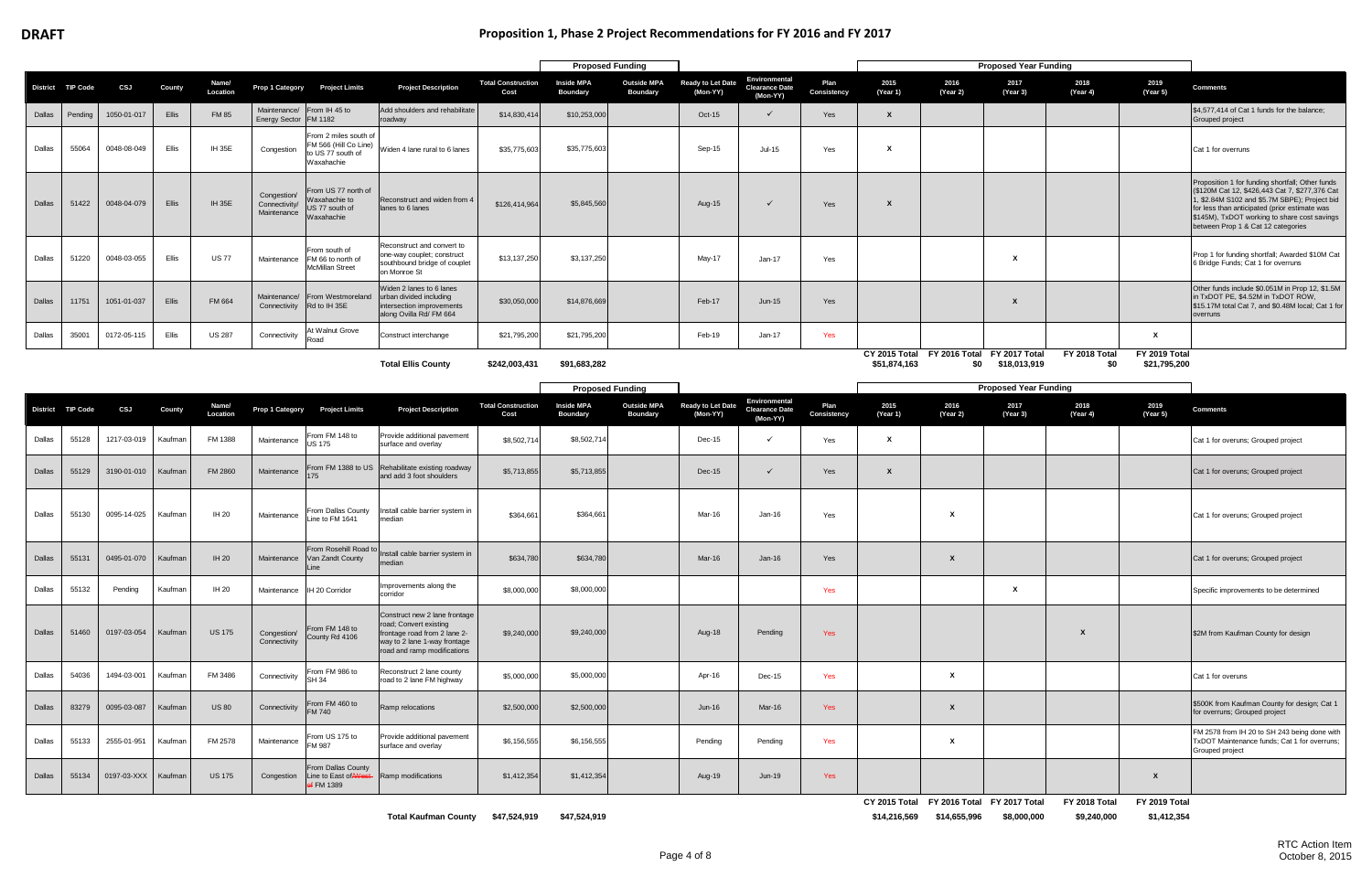|               |                   |                                           |                |                   |                              |                                                                                                          |                                                                                                                      |                                   |                                      | <b>Proposed Funding</b>               |                                      |                                                           |                     |                  |                  | <b>Proposed Year Funding</b>                              |                               |                      |                                                                                                                                                                                                                                                                        |
|---------------|-------------------|-------------------------------------------|----------------|-------------------|------------------------------|----------------------------------------------------------------------------------------------------------|----------------------------------------------------------------------------------------------------------------------|-----------------------------------|--------------------------------------|---------------------------------------|--------------------------------------|-----------------------------------------------------------|---------------------|------------------|------------------|-----------------------------------------------------------|-------------------------------|----------------------|------------------------------------------------------------------------------------------------------------------------------------------------------------------------------------------------------------------------------------------------------------------------|
|               | District TIP Code | CSJ                                       | <b>County</b>  | Name/<br>Location | Prop 1 Category              | <b>Project Limits</b>                                                                                    | <b>Project Description</b>                                                                                           | <b>Total Construction</b><br>Cost | <b>Inside MPA</b><br><b>Boundary</b> | <b>Outside MPA</b><br><b>Boundary</b> | Ready to Let Date<br>(Mon-YY)        | Environmental<br><b>Clearance Date</b><br>(Mon-YY)        | Plan<br>Consistency | 2015<br>(Year 1) | 2016<br>(Year 2) | 2017<br>(Year 3)                                          | 2018<br>(Year 4)              | 2019<br>(Year 5)     | <b>Comments</b>                                                                                                                                                                                                                                                        |
| Dallas        | 55135             | 0166-01-049                               | Navarro        | IH 45             | Connectivity                 | From 0.4 miles south<br>of FM 246 to 0.2 miles<br>north of FM 1394                                       | Widen freeway from 4 to 6<br>lanes                                                                                   | \$39,893,229                      |                                      | \$31,923,183                          | $Jul-15$                             | Jun-15                                                    | N/A                 | X                |                  |                                                           |                               |                      | \$18,340,645 of Cat 12 for balance; May<br>decrease Proposition 1 funds to match the low<br>bid amount                                                                                                                                                                 |
| Dallas        | 55136             | 0162-11-001                               | Navarro        | <b>SH 31</b>      | Connectivity/<br>Maintenance | From 3.2 miles west<br>of FM 2555 to 3.7<br>miles east of IH 45                                          | Construct new location relief<br>oute; ultimate 4 lane divided<br>imited access facility with<br>nterchange at IH 45 | \$78,368,422                      |                                      | \$25,037,821                          | <b>Nov-15</b>                        | Dec-14                                                    | N/A                 | х                |                  |                                                           |                               |                      | Prop 1 for funding shortfall<br>Currently funded with \$6,682,000 Prop 14 and<br>\$41M TMF and \$5,648,601 Cat 1                                                                                                                                                       |
| Dallas        | 55137             | 0092-06-102                               | Navarro        | IH 45             | Maintenance                  | From 0.874 miles<br>north of US 287 to<br><b>Ellis County line</b>                                       | nstallation of Wireless ITS                                                                                          | \$252,990                         |                                      | \$121,792                             | $Jul-15$                             | $\checkmark$                                              | N/A                 | X                |                  |                                                           |                               |                      | \$131,198 of Cat 1 for balance                                                                                                                                                                                                                                         |
| Dallas        | 55138             | 0093-01-097                               | Navarro        | IH 45             | Maintenance                  | From 0.608 miles<br>north of FM 1394 to<br>0.874 miles north of<br><b>US 287</b>                         | stallation of Wireless ITS                                                                                           | \$489,074                         |                                      | \$468,887                             | Jul-15                               | $\checkmark$                                              | N/A                 | X                |                  |                                                           |                               |                      | \$29,187 of Cat 1 for balance                                                                                                                                                                                                                                          |
| Dallas        | 55139             | 0093-01-099                               | Navarro        | IH 45             | Maintenance                  | From 0.608 miles<br>north of FM 1394 to<br>2.1 miles south of BI<br>45F                                  | stallation of Wireless ITS                                                                                           | \$355,862                         |                                      | \$185,574                             | $Jul-15$                             | $\checkmark$                                              | N/A                 | X                |                  |                                                           |                               |                      | \$170,288 of Cat 1 for balance; Project split from<br>0093-01-097                                                                                                                                                                                                      |
| Dallas        | 55140             | 0166-01-050                               | Navarro        | IH 45             | Maintenance                  | From Freestone<br>County Line to 0.608<br>niles north of FM<br>1394                                      | nstallation of Wireless ITS                                                                                          | \$204,433                         |                                      | \$129,184                             | Jul-15                               | $\checkmark$                                              | N/A                 | x                |                  |                                                           |                               |                      | \$75,249 of Cat 1 for balance                                                                                                                                                                                                                                          |
|               |                   |                                           |                |                   |                              |                                                                                                          | <b>Total Navarro County</b>                                                                                          | \$119,564,010                     |                                      | \$57,866,441                          |                                      |                                                           |                     | \$57,866,441     | \$0              | CY 2015 Total FY 2016 Total FY 2017 Total<br>\$0          | FY 2018 Total<br>\$0          | FY 2019 Total<br>\$0 |                                                                                                                                                                                                                                                                        |
|               |                   |                                           |                |                   |                              |                                                                                                          |                                                                                                                      |                                   |                                      | <b>Proposed Funding</b>               |                                      |                                                           |                     |                  |                  | <b>Proposed Year Funding</b>                              |                               |                      |                                                                                                                                                                                                                                                                        |
|               | District TIP Code | CSJ                                       | County         | Name/<br>Location | <b>Prop 1 Category</b>       | <b>Project Limits</b>                                                                                    | <b>Project Description</b>                                                                                           | <b>Total Construction</b><br>Cost | <b>Inside MPA</b><br><b>Boundary</b> | <b>Outside MPA</b><br><b>Boundary</b> | <b>Ready to Let Date</b><br>(Mon-YY) | <b>Environmental</b><br><b>Clearance Date</b><br>(Mon-YY) | Plan<br>Consistency | 2015<br>(Year 1) | 2016<br>(Year 2) | 2017<br>(Year 3)                                          | 2018<br>(Year 4)              | 2019<br>(Year 5)     | <b>Comments</b>                                                                                                                                                                                                                                                        |
| Dallas        | 83222             | 1015-01-023                               | Rockwall       | FM 3549           | Congestion                   | From IH 30 to North<br>66 HZ fo                                                                          | Widen from 2 lane rural to 4<br>lane urban divided                                                                   | \$10,256,618                      | \$9,482,820                          |                                       | $Jul-17$                             | May-16                                                    | Yes                 |                  |                  | $\mathbf{x}$                                              |                               |                      | Rockwall County doing PE/Env; \$773,798 Cat 1<br>funds                                                                                                                                                                                                                 |
| Dallas        | 2998              | 1290-02-017                               | Rockwall       | SH 276            | Congestion/<br>Connectivity  | From SH 205 to<br>FM 549                                                                                 | Reconstruct and widen 2 lane<br>rural to 6 lane divided urban                                                        | \$16,861,654                      | \$16,861,654                         |                                       | Aug-17                               | Jan-16                                                    | Yes                 |                  |                  | X                                                         |                               |                      | Decrease \$2,250,000 total STP-MM funds                                                                                                                                                                                                                                |
| Dallas        | 55096             | 1290-03-027                               | Rockwall       | <b>SH 276</b>     | Congestion/<br>Connectivity  | From FM 549 to east<br>of FM 549                                                                         | Reconstruct & widen 2 lane<br>rural to 6 lane urban divided                                                          | \$800,000                         | \$800,000                            |                                       | Aug-17                               | Jan-16                                                    | Yes                 |                  |                  | $\mathsf{x}$                                              |                               |                      |                                                                                                                                                                                                                                                                        |
| Dallas        | 55141             | 0009-04-061                               | Rockwall       | SH 66             | Maintenance                  | From West of<br>FM 1141 to the Collin<br>County Line                                                     | Provide additional paved<br>surface width                                                                            | \$9,826,940                       | \$5,000,000                          |                                       | Mar-16                               | Jan-16                                                    | Yes                 |                  | X                |                                                           |                               |                      | \$1,306,937 of Cat 1 and \$3,520,003 of Cat 8<br>funds for balance                                                                                                                                                                                                     |
| <b>Dallar</b> |                   | Pending                                   | <b>Rockwa</b>  |                   | Maintenance                  | <b>Sckwall County</b><br>aceholder for-                                                                  | pecific projects to be-<br>mined                                                                                     |                                   |                                      |                                       | Pending                              | Pending                                                   | Pending             |                  |                  |                                                           |                               |                      | Specific projects to be determined                                                                                                                                                                                                                                     |
| <b>Dallas</b> | 55153             | 1014-03-059                               | <b>Rockwal</b> | <b>FM 550</b>     | Maintenance                  | rom FM 549 to SH                                                                                         | rovide additional paved<br>surface width and overlay                                                                 | \$3,944,54                        | \$3,000,000                          |                                       | Sep-17                               | Pending                                                   | Yes                 |                  |                  |                                                           |                               |                      | roposed project replaces the Rockwall County<br>naintenance placeholder; \$944,548 in Category<br>I for balance                                                                                                                                                        |
|               |                   |                                           |                |                   |                              |                                                                                                          | <b>Total Rockwall County</b>                                                                                         | \$41,689,760                      | \$35,144,474                         |                                       |                                      |                                                           |                     | \$0              | \$5,000,000      | CY 2015 Total FY 2016 Total FY 2017 Total<br>\$27,144,474 | FY 2018 Total<br>\$3,000,000  | FY 2019 Total<br>\$0 |                                                                                                                                                                                                                                                                        |
|               |                   | <b>TxDOT Fort Worth District</b>          |                |                   |                              |                                                                                                          |                                                                                                                      |                                   |                                      |                                       |                                      |                                                           |                     |                  |                  |                                                           |                               |                      |                                                                                                                                                                                                                                                                        |
|               |                   |                                           |                |                   |                              |                                                                                                          |                                                                                                                      |                                   |                                      | <b>Proposed Funding</b>               |                                      |                                                           |                     |                  |                  | <b>Proposed Year Funding</b>                              |                               |                      |                                                                                                                                                                                                                                                                        |
|               | District TIP Code | CSJ                                       | County         | Name/<br>Location |                              | Prop 1 Category Project Limits                                                                           | <b>Project Description</b>                                                                                           | <b>Total Construction</b><br>Cost | <b>Inside MPA</b><br>Boundary        | <b>Outside MPA</b><br><b>Boundary</b> | <b>Ready to Let Date</b><br>(Mon-YY) | Environmental<br><b>Clearance Date</b><br>(Mon-YY)        | Plan<br>Consistency | 2015<br>(Year 1) | 2016<br>(Year 2) | 2017<br>(Year 3)                                          | 2018<br>(Year 4)              | 2019<br>(Year 5)     | <b>Comments</b>                                                                                                                                                                                                                                                        |
| Fort<br>Worth | 55142             | 0258-02-054<br>0250-04-047<br>0250-03-046 | Erath          | <b>US 281</b>     |                              | Connectivity/ From Palo Pinto<br>Maintenance/ County Line to the<br>Energy Sector   Hamilton County Line | Jpgrade to Super 2 design,<br>extend culverts, safety end<br>treatments, overlay and<br>pavement markings            | \$26,730,000                      |                                      | \$23,730,000                          | Apr-16                               | Jan-15                                                    | N/A                 |                  | X                |                                                           |                               |                      | The US 281 projects in Jack, Palo Pinto, &<br>Erath Counties (0249-06-922, 0249-07-922,<br>0249-08-922, 0250-02-049, 0258-02-054, 0250-<br>04-047, 0250-03-046) will be bid & constructed<br>under one contract; \$3M from other TxDOT<br>funding sources; Grouped CSJ |
|               |                   |                                           |                |                   |                              |                                                                                                          | <b>Total Erath County</b>                                                                                            | \$26,730,000                      |                                      | \$23,730,000                          |                                      |                                                           |                     | \$0              | \$23,730,000     | CY 2015 Total FY 2016 Total FY 2017 Total<br>\$0          | FY 2018 Total<br>\$0          | FY 2019 Total<br>\$0 |                                                                                                                                                                                                                                                                        |
|               |                   |                                           |                |                   |                              |                                                                                                          |                                                                                                                      |                                   |                                      | <b>Proposed Funding</b>               |                                      |                                                           |                     |                  |                  | <b>Proposed Year Funding</b>                              |                               |                      |                                                                                                                                                                                                                                                                        |
|               | District TIP Code | CSJ                                       | County         | Name/<br>Location | <b>Prop 1 Category</b>       | <b>Project Limits</b>                                                                                    | <b>Project Description</b>                                                                                           | <b>Total Construction</b><br>Cost | <b>Inside MPA</b><br><b>Boundary</b> | <b>Outside MPA</b><br><b>Boundary</b> | Ready to Let Date<br>(Mon-YY)        | Environmental<br><b>Clearance Date</b><br>(Mon-YY)        | Plan<br>Consistency | 2015<br>(Year 1) | 2016<br>(Year 2) | 2017<br>(Year 3)                                          | 2018<br>(Year 4)              | 2019<br>(Year 5)     | <b>Comments</b>                                                                                                                                                                                                                                                        |
| Fort<br>Worth | 54114             | 0080-11-001                               | Hood           | <b>US 377</b>     | Congestion<br>Connectivity   | From 1.4 miles south<br>County Line                                                                      | Construct 4 lanes on new<br>of SH 171 to Johnson location as alternate route in<br>Cresson                           | \$38,200,000                      | \$23,889,119                         |                                       | Sep-16                               | <b>Jul-16</b>                                             | Yes                 |                  |                  | <b>X</b>                                                  | <u>x</u>                      |                      | Johnson County portion is CSJ 0080-12-001;<br>Hood County is paying \$11M in local funds; TIP<br>modification required; \$3,310,881 from other<br><b>TxDOT</b> funding sources                                                                                         |
|               |                   |                                           |                |                   |                              |                                                                                                          | <b>Total Hood County</b>                                                                                             | \$38,200,000                      | \$23,889,119                         |                                       |                                      |                                                           |                     | \$0              | \$0              | CY 2015 Total FY 2016 Total FY 2017 Total<br>\$0          | FY 2018 Total<br>\$23,889,119 | FY 2019 Total<br>\$0 |                                                                                                                                                                                                                                                                        |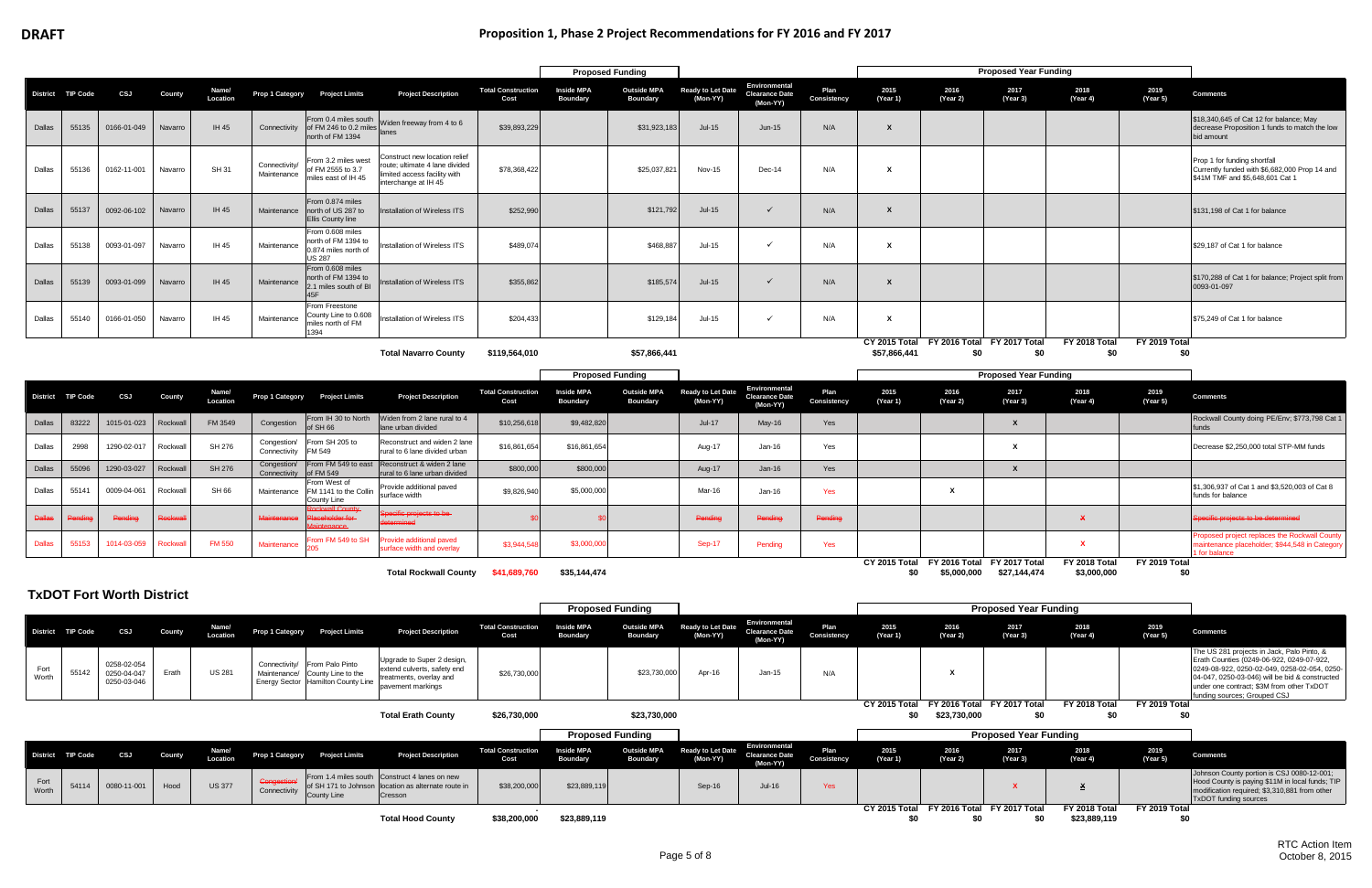|               |                   |                                           |                    |                   |                                           |                                               |                                                                                                                                                                                                                                           |                                   | <b>Proposed Funding</b>              |                                       |                                      |                                                           |                     |                                                  |                                            | <b>Proposed Year Funding</b> |                               |                               |                                                                                                                                                                                                                                                                                                                                                                                                                                                                                             |
|---------------|-------------------|-------------------------------------------|--------------------|-------------------|-------------------------------------------|-----------------------------------------------|-------------------------------------------------------------------------------------------------------------------------------------------------------------------------------------------------------------------------------------------|-----------------------------------|--------------------------------------|---------------------------------------|--------------------------------------|-----------------------------------------------------------|---------------------|--------------------------------------------------|--------------------------------------------|------------------------------|-------------------------------|-------------------------------|---------------------------------------------------------------------------------------------------------------------------------------------------------------------------------------------------------------------------------------------------------------------------------------------------------------------------------------------------------------------------------------------------------------------------------------------------------------------------------------------|
|               | District TIP Code | CSJ                                       | <b>County</b>      | Name/<br>Location | Prop 1 Category                           | <b>Project Limits</b>                         | <b>Project Description</b>                                                                                                                                                                                                                | <b>Total Construction</b><br>Cost | <b>Inside MPA</b><br><b>Boundary</b> | <b>Outside MPA</b><br><b>Boundary</b> | <b>Ready to Let Date</b><br>(Mon-YY) | Environmental<br><b>Clearance Date</b><br>(Mon-YY)        | Plan<br>Consistency | 2015<br>(Year 1)                                 | 2016<br>(Year 2)                           | 2017<br>(Year 3)             | 2018<br>(Year 4)              | 2019<br>(Year 5)              | <b>Comments</b>                                                                                                                                                                                                                                                                                                                                                                                                                                                                             |
| Fort<br>Worth | 55143             | 0249-06-922<br>0249-07-922<br>0249-08-922 | Jack<br>Palo Pinto | <b>US 281</b>     | Congestion/<br>Connectivity               | At Martin Rd to<br>US 180 in Mineral<br>Wells | Upgrade to Super 2 design,<br>extend culverts, safety end<br>treatments, 2" overlay and<br>pavement markings                                                                                                                              | \$9,477,000                       |                                      | \$9,477,000                           | May-17                               | Estimated<br>Jan-16                                       | N/A                 |                                                  |                                            |                              |                               | X                             | The US 281 projects in Jack, Palo Pinto, and<br>Erath Counties (0249-06-922, 0249-07-922,<br>0249-08-922, 0250-02-049, 0258-02-054, 0250-<br>04-047, 250-03-046) are planned to be bid and<br>constructed under one contract; Grouped CSJ<br>project                                                                                                                                                                                                                                        |
|               |                   |                                           |                    |                   |                                           |                                               | <b>Total Jack County</b>                                                                                                                                                                                                                  | \$9,477,000                       |                                      | \$9,477,000                           |                                      |                                                           |                     | CY 2015 Total FY 2016 Total FY 2017 Total<br>\$0 | \$0                                        | \$0                          | FY 2018 Total<br>\$0          | FY 2019 Total<br>\$9,477,000  |                                                                                                                                                                                                                                                                                                                                                                                                                                                                                             |
|               |                   |                                           |                    |                   |                                           |                                               |                                                                                                                                                                                                                                           |                                   | <b>Proposed Funding</b>              |                                       |                                      |                                                           |                     |                                                  |                                            | <b>Proposed Year Funding</b> |                               |                               |                                                                                                                                                                                                                                                                                                                                                                                                                                                                                             |
|               | District TIP Code | CSJ                                       | County             | Name/<br>Location | <b>Prop 1 Category</b>                    | <b>Project Limits</b>                         | <b>Project Description</b>                                                                                                                                                                                                                | <b>Total Construction</b><br>Cost | <b>Inside MPA</b><br>Boundary        | <b>Outside MPA</b><br><b>Boundary</b> | <b>Ready to Let Date</b><br>(Mon-YY) | <b>Environmental</b><br><b>Clearance Date</b><br>(Mon-YY) | Plan<br>Consistency | 2015<br>(Year 1)                                 | 2016<br>(Year 2)                           | 2017<br>(Year 3)             | 2018<br>(Year 4)              | 2019<br>(Year 5)              | <b>Comments</b>                                                                                                                                                                                                                                                                                                                                                                                                                                                                             |
| Fort<br>Worth | 55144             | 0014-03-088                               | Johnson            | <b>IH 35W</b>     | Congestion/<br>Connectivity<br>and Safety | From Ricky Ln to<br><b>US 67</b>              | Reconstruct interchange and<br>convert frontage roads to one<br>way                                                                                                                                                                       | \$5,000,000                       | \$5,000,000                          |                                       | $Jun-20$                             | Estimated<br>$Jan-19$                                     | Yes                 |                                                  |                                            |                              |                               |                               | Grouped CSJ project (no TIP modification<br>required)                                                                                                                                                                                                                                                                                                                                                                                                                                       |
| Fort<br>Worth | 11955             | 1181-02-033                               | Johnson            | FM 917            | Congestion/<br>Connectivity<br>and Safety | From BNSF RR in<br>Joshua to SH 174           | Construct Railroad grade<br>separation structure & realign<br>road                                                                                                                                                                        | \$10,000,000                      | \$10,000,000                         |                                       | Feb-18                               | Estimated<br><b>Dec-17</b>                                | Yes                 |                                                  |                                            |                              |                               | х                             | May be a grouped project<br>(no TIP modification required); Moved to FY<br>2019 due to delays associated with the railroad<br>coordination efforts; If the project is ready<br>sooner, then staff will seek funds to advance it<br>to an earlier fiscal year                                                                                                                                                                                                                                |
|               |                   |                                           |                    |                   |                                           |                                               | <b>Total Johnson County</b>                                                                                                                                                                                                               | \$15,000,000                      | \$15,000,000                         |                                       |                                      |                                                           |                     | <b>CY 2015 Total</b><br>\$0                      | FY 2016 Total FY 2017 Total<br>\$0         | \$0                          | FY 2018 Total<br>\$5,000,000  | FY 2019 Total<br>\$10,000,000 |                                                                                                                                                                                                                                                                                                                                                                                                                                                                                             |
|               |                   |                                           |                    |                   |                                           |                                               |                                                                                                                                                                                                                                           |                                   | <b>Proposed Funding</b>              |                                       |                                      |                                                           |                     |                                                  |                                            | <b>Proposed Year Funding</b> |                               |                               |                                                                                                                                                                                                                                                                                                                                                                                                                                                                                             |
|               | District TIP Code | CSJ                                       | <b>County</b>      | Name/<br>Location | Prop 1 Category                           | <b>Project Limits</b>                         | <b>Project Description</b>                                                                                                                                                                                                                | <b>Total Construction</b><br>Cost | <b>Inside MPA</b><br><b>Boundary</b> | <b>Outside MPA</b><br><b>Boundary</b> | <b>Ready to Let Date</b><br>(Mon-YY) | Environmental<br><b>Clearance Date</b><br>(Mon-YY)        | Plan<br>Consistency | 2015<br>(Year 1)                                 | 2016<br>(Year 2)                           | 2017<br>(Year 3)             | 2018<br>(Year 4)              | 2019<br>(Year 5)              | <b>Comments</b>                                                                                                                                                                                                                                                                                                                                                                                                                                                                             |
| Fort<br>Worth | 55145             | 0250-02-049                               | Palo<br>Pinto      | <b>US 281</b>     | Connectivity                              | From Erath County<br>Line to IH 20            | Upgrade to Super 2 design,<br>extend culverts, safety end<br>treatments, 2" overlay and<br>pavement markings                                                                                                                              | \$4,808,036                       |                                      | \$4,000,000                           | Feb-15                               | $\checkmark$                                              | N/A                 |                                                  | X                                          |                              |                               |                               | The US 281 projects in Jack, Palo Pinto, and<br>Erath Counties (0249-06-922, 0249-07-922,<br>0249-08-922, 0250-02-049, 0258-02-054, 0250-<br>04-047, 250-03-046) are planned to be bid and<br>constructed under one contract; Grouped CSJ<br>project (no TIP modification required); \$808,036<br>in other TxDOT funds                                                                                                                                                                      |
|               |                   |                                           |                    |                   |                                           |                                               | <b>Total Palo Pinto County</b>                                                                                                                                                                                                            | \$4,808,036                       |                                      | \$4,000,000                           |                                      |                                                           |                     | CY 2015 Total<br>\$0                             | FY 2016 Total FY 2017 Total<br>\$4,000,000 | \$0                          | FY 2018 Total<br>\$0          | FY 2019 Total<br>\$0          |                                                                                                                                                                                                                                                                                                                                                                                                                                                                                             |
|               |                   |                                           |                    |                   |                                           |                                               |                                                                                                                                                                                                                                           |                                   | <b>Proposed Funding</b>              |                                       |                                      |                                                           |                     |                                                  |                                            | <b>Proposed Year Funding</b> |                               |                               |                                                                                                                                                                                                                                                                                                                                                                                                                                                                                             |
|               | District TIP Code | CSJ                                       | County             | Name/<br>Location | Prop 1 Category                           | <b>Project Limits</b>                         | <b>Project Description</b>                                                                                                                                                                                                                | <b>Total Construction</b><br>Cost | <b>Inside MPA</b><br>Boundary        | <b>Outside MPA</b><br><b>Boundary</b> | Ready to Let Date<br>(Mon-YY)        | Environmental<br><b>Clearance Date</b><br>(Mon-YY)        | Plan<br>Consistency | 2015<br>(Year 1)                                 | 2016<br>(Year 2)                           | 2017<br>(Year 3)             | 2018<br>(Year 4)              | 2019<br>(Year 5)              | <b>Comments</b>                                                                                                                                                                                                                                                                                                                                                                                                                                                                             |
| Fort<br>Worth | 11754.2<br>11932  | 0314-07-046<br>0314-07-052                | Parker             | IH 20             | Congestion                                | From Centerpoint Rd.<br>to Lake Shore Dr.     | Construct IH 20 frontage<br>roads and ramps, convert<br>south frontage road to one<br>way operation<br>Construct 4 lane bridge at<br>Centerpoint Road, construct<br>IH 20 westbound and<br>eastbound 2/3 lane frontage<br>roads and ramps | \$34,830,000                      | \$18,100,000                         |                                       | Jul-16                               | Apr-16                                                    | Yes                 |                                                  |                                            | X                            |                               |                               | Seeking TxDOT approval for the use of<br>Category 7 funds as the City's contribution to<br>the existing Pass Through Finance agreement;<br>If not successful will use \$18.1M Proposition 1<br>funds, \$5.1M Local Contribution, and \$11.63M<br>STP-MM); County can be ready by 2016, but-<br>would need to advance STP-MM funds from-<br>2017 to 2016; may must keep in CY 2017 in<br>order to allow SH 360 at IH 30 to proceed in<br>2015-2016;<br>TIP modification required on all CSJs |
| Fort<br>Worth | 55146             | 0313-02-057                               | Parker             | <b>FM 51</b>      |                                           | Maintenance At Walnut Creek                   | Bridge replacement and<br>reconstruct roadway                                                                                                                                                                                             | \$12,000,000                      | \$12,000,000                         |                                       | Apr-18                               | Estimated<br><b>Jun-16</b>                                | Yes                 |                                                  |                                            |                              |                               |                               | Develop partnership with Parker County; no TIP<br>modification required (grouped CSJ)                                                                                                                                                                                                                                                                                                                                                                                                       |
|               |                   |                                           |                    |                   |                                           |                                               | <b>Total Parker County</b>                                                                                                                                                                                                                | \$46,830,000                      | \$30,100,000                         |                                       |                                      |                                                           |                     | CY 2015 Total FY 2016 Total FY 2017 Total<br>\$0 |                                            | \$0 \$18,100,000             | FY 2018 Total<br>\$12,000,000 | FY 2019 Total<br>\$0          |                                                                                                                                                                                                                                                                                                                                                                                                                                                                                             |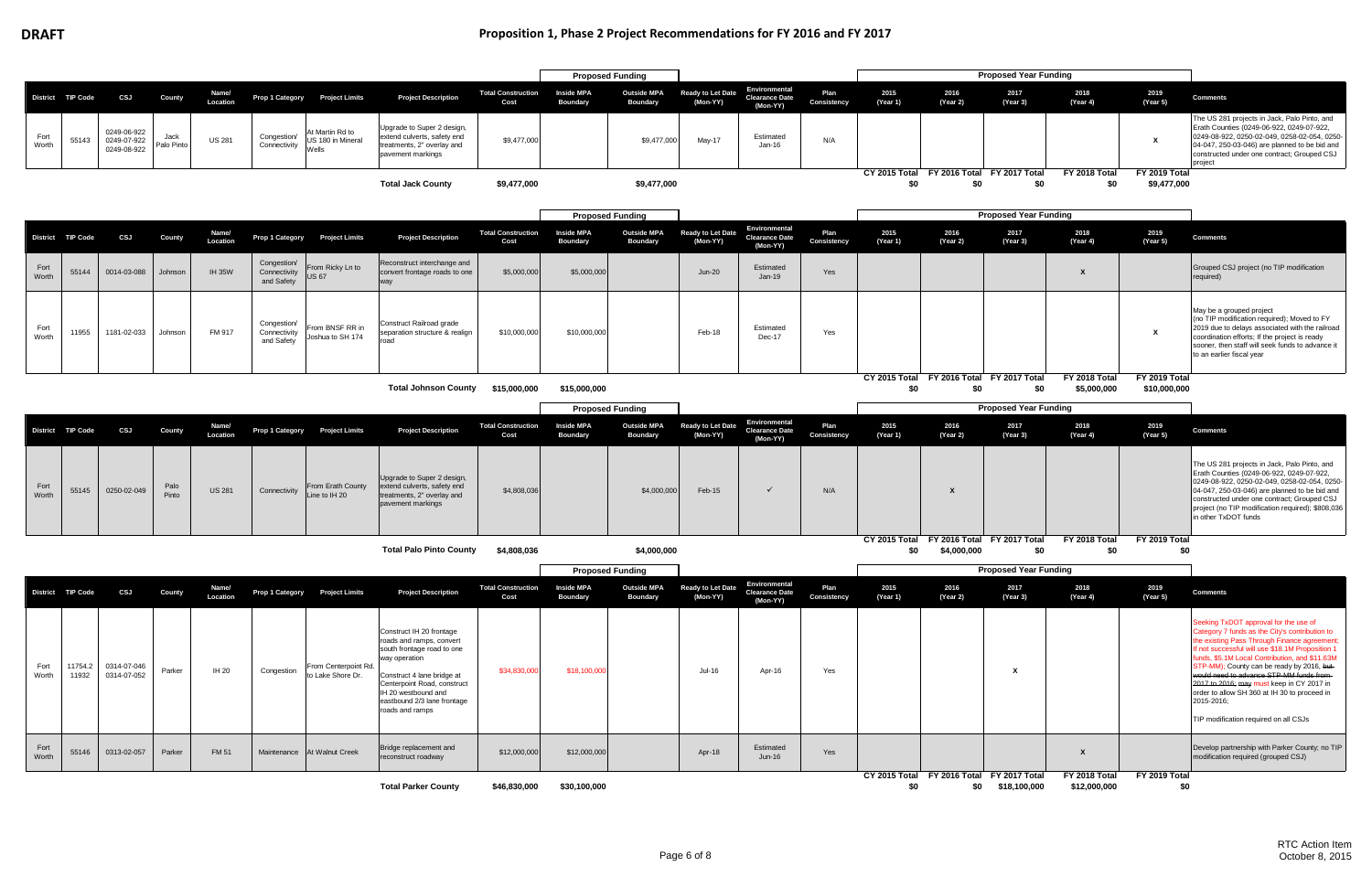## **DRAFT Proposition 1, Phase 2 Project Recommendations for FY 2016 and FY 2017**

|               |                         |                                           |           |                   |                                                               |                                              |                                                                                                                                                             |                                   | <b>Proposed Funding</b>              |                                       |                                      |                                                    |                     |                                |                                                  | <b>Proposed Year Funding</b>  |                               |                               |                                                                                                                                         |
|---------------|-------------------------|-------------------------------------------|-----------|-------------------|---------------------------------------------------------------|----------------------------------------------|-------------------------------------------------------------------------------------------------------------------------------------------------------------|-----------------------------------|--------------------------------------|---------------------------------------|--------------------------------------|----------------------------------------------------|---------------------|--------------------------------|--------------------------------------------------|-------------------------------|-------------------------------|-------------------------------|-----------------------------------------------------------------------------------------------------------------------------------------|
|               | District TIP Code       | CSJ                                       | County    | Name/<br>Location | <b>Prop 1 Category</b>                                        | <b>Project Limits</b>                        | <b>Project Description</b>                                                                                                                                  | <b>Total Construction</b><br>Cost | <b>Inside MPA</b><br><b>Boundary</b> | <b>Outside MPA</b><br><b>Boundary</b> | <b>Ready to Let Date</b><br>(Mon-YY) | Environmental<br><b>Clearance Date</b><br>(Mon-YY) | Plan<br>Consistency | 2015<br>(Year 1)               | 2016<br>(Year 2)                                 | 2017<br>(Year 3)              | 2018<br>(Year 4)              | 2019<br>(Year 5)              | <b>Comments</b>                                                                                                                         |
| Fort<br>Worth | 55147                   | 0386-01-911                               | Somervell | <b>SH 144</b>     | Maintenance                                                   | om Sam Houston<br>reet to US 67              | ealign SH 144 and new<br>ridge over Paluxy River                                                                                                            | \$12,000,000                      |                                      | \$12,000,000                          | Feb-18                               |                                                    | N/A                 |                                |                                                  |                               | X                             |                               | Grouped CSJ project (no TIP modification<br>required)                                                                                   |
|               |                         |                                           |           |                   |                                                               |                                              | <b>Total Somervell County</b>                                                                                                                               | \$12,000,000                      |                                      | \$12,000,000                          |                                      |                                                    |                     | \$0                            | CY 2015 Total FY 2016 Total FY 2017 Total<br>\$0 | \$0                           | FY 2018 Total<br>\$12,000,000 | FY 2019 Total<br>\$0          |                                                                                                                                         |
|               |                         |                                           |           |                   |                                                               |                                              |                                                                                                                                                             |                                   | <b>Proposed Funding</b>              |                                       |                                      |                                                    |                     |                                |                                                  | <b>Proposed Year Funding</b>  |                               |                               |                                                                                                                                         |
|               | District TIP Code       | CSJ                                       | County    | Name/<br>Location | Prop 1 Category                                               | <b>Project Limits</b>                        | <b>Project Description</b>                                                                                                                                  | <b>Total Construction</b><br>Cost | <b>Inside MPA</b><br><b>Boundary</b> | <b>Outside MPA</b><br><b>Boundary</b> | <b>Ready to Let Date</b><br>(Mon-YY) | Environmental<br><b>Clearance Date</b><br>(Mon-YY) | Plan<br>Consistency | 2015<br>(Year 1)               | 2016<br>(Year 2)                                 | 2017<br>(Year 3)              | 2018<br>(Year 4)              | 2019<br>(Year 5)              | <b>Comments</b>                                                                                                                         |
| Fort<br>Worth | 11253.2<br>55063        | 1068-02-076<br>1068-02-104                | Tarrant   | <b>SH 360</b>     | Congestion/<br>Connectivity/<br>Energy Sector/<br>Maintenance | At IH 30                                     | Construct direct connect<br>Interchange at SH 360 &<br><b>Traffic Management System</b>                                                                     | \$235,000,000                     | \$210,000,000                        |                                       | Oct-15                               | Aug-15                                             | Yes                 | $\mathbf{x}$                   | $\boldsymbol{\mathsf{x}}$                        |                               |                               |                               | \$200,005,000 Prop 1 in FY 2015 and<br>\$9,995,000 Prop 1 in FY 2016; Partnership with<br>RTC for \$25M CMAQ; TIP modification required |
| Fort<br>Worth | Pending                 | Pending                                   | Tarrant   | IH 30             | Congestion/<br>Connectivity County Line                       | From IH 35W to                               | CAPMAIN and IH 30 at<br>SH 183 Interchange                                                                                                                  | \$72,555,000                      | \$72,555,000                         |                                       | Aug-17                               |                                                    | Pending             |                                |                                                  |                               | x                             | $\mathbf{x}$                  | \$12.55M in FY 2018 and \$60M in FY 2019; TIP<br>modification required                                                                  |
| Fort<br>Worth | 11244.1                 | 0718-02-045                               | Tarrant   | FM 156            | Congestion/<br>Connectivity                                   | From US 81/287 to<br>Watauga Rd<br>(McElroy) | Widen to 4 lane divided                                                                                                                                     | \$32,000,000                      | \$19,445,000                         |                                       | Oct-17                               | Estimated<br>Oct-16                                | Yes                 |                                |                                                  |                               |                               |                               | Anticipate letting in calendar year 2017;<br>Currently funded with \$12,555,000 STP-MM;<br>Prop 1 for funding shortfall                 |
| Fort<br>Worth | 55079<br>55080<br>55081 | 0171-04-077<br>0171-04-078<br>0171-04-079 | Tarrant   | SH 199            | Congestion/<br>Connectivity                                   | From North of Nine<br>Hangar Cutoff          | Widen 4 to 6 main lanes,<br>overpasses over Nine Mile<br>Mile Road to South of Bridge Road and Hanger Cut<br>Off Rd, and exit/ entrance<br>ramps for SH 199 | \$56,000,000                      | \$56,000,000                         |                                       | Dec-15                               |                                                    | Yes                 |                                |                                                  | $\mathbf{x}$                  |                               |                               | Possibly fund with future Proposition 7 funds if<br>approved by voters in November 2015                                                 |
| Fort<br>Worth | 11153.2<br>11153.3      | 0363-01-139<br>0363-01-114                | Tarrant   | <b>SH 26</b>      | Congestion/<br>Connectivity Brown Trail                       | From John McCain to                          | Reconstruct 4 lane rural<br>undivided to 4 lane urban<br>divided with intersection<br>improvements and bicycle<br>pedestrian amenities (6 lane<br>ultimate) | \$45,060,980                      | \$ <sub>6</sub>                      |                                       |                                      | $\checkmark$                                       | Yes                 |                                | $\boldsymbol{\mathsf{x}}$                        |                               |                               |                               | Project may have a cost overrun, consider<br>funding overrun after value engineering and City<br>costs are finalized                    |
|               |                         |                                           |           |                   |                                                               |                                              | <b>Total Tarrant County</b>                                                                                                                                 | \$395,555,000                     | \$358,000,000                        |                                       |                                      |                                                    |                     | CY 2015 Total<br>\$200,005,000 | FY 2016 Total<br>\$9,995,000                     | FY 2017 Total<br>\$56,000,000 | FY 2018 Total<br>\$32,000,000 | FY 2019 Total<br>\$60,000,000 |                                                                                                                                         |
|               |                         |                                           |           |                   |                                                               |                                              |                                                                                                                                                             |                                   | <b>Proposed Funding</b>              |                                       |                                      |                                                    |                     |                                |                                                  | <b>Proposed Year Funding</b>  |                               |                               |                                                                                                                                         |
|               | District TIP Code       | CSJ                                       | County    | Name/<br>Location | Prop 1 Category                                               | <b>Project Limits</b>                        | <b>Project Description</b>                                                                                                                                  | <b>Total Construction</b><br>Cost | <b>Inside MPA</b><br>Boundary        | <b>Outside MPA</b><br><b>Boundary</b> | <b>Ready to Let Date</b><br>(Mon-YY) | Environmental<br><b>Clearance Date</b><br>(Mon-YY) | Plan<br>Consistency | 2015<br>(Year 1)               | 2016<br>(Year 2)                                 | 2017<br>(Year 3)              | 2018<br>(Year 4)              | 2019<br>(Year 5)              | <b>Comments</b>                                                                                                                         |
| Fort<br>Worth | 55148                   | 1310-03-026                               | Wise      | FM 2264           | Maintenance                                                   | From US 287/81 to<br>CR 4431                 | Provide additional paved<br>surface width, proposed 2-12'<br>lanes with 2' shoulders,<br>including extending culverts                                       | \$7,999,711                       | \$7,999,71                           |                                       | Feb-15                               | $\checkmark$                                       | Yes                 |                                |                                                  |                               | X                             |                               | Grouped CSJ project<br>(no TIP modification required)                                                                                   |

w/safety ends Fort<br>Worth Worth <sup>55149</sup> 0312-04-031 Wise FM 730 Maintenance From 0.5 miles south of US 81 to 3.331 miles north of SH 114 Add shoulders for safety \$14,114,400 \$14,114,400 Jan-20 Yes **X**

|                  |                  | <b>I</b> TUPUSCU TCAI I UNUMIY |                  |                    |                                                                                                                                        |
|------------------|------------------|--------------------------------|------------------|--------------------|----------------------------------------------------------------------------------------------------------------------------------------|
| 2015<br>(Year 1) | 2016<br>(Year 2) | 2017<br>(Year 3)               | 2018<br>(Year 4) | 2019<br>(Year 5)   | <b>Comments</b>                                                                                                                        |
|                  |                  |                                | $\boldsymbol{x}$ |                    | Grouped CSJ project<br>(no TIP modification required)                                                                                  |
|                  |                  |                                |                  | x                  | Grouped CSJ project<br>(no TIP modification required); Significant ROW<br>acquisition required; project ready to let may be<br>delayed |
| CY 2015 Total    |                  | FY 2016 Total FY 2017 Total    | FY 2018 Total    | FY 2019 Total      |                                                                                                                                        |
| ሖ                |                  | ሖ                              | $0.700$ $744$    | <b>CAR ARR ADD</b> |                                                                                                                                        |

|                          |              |              | CY 2015 Total |  | FY 2016 Total FY 2017 Total FY 2018 Total FY 2019 Total |              |
|--------------------------|--------------|--------------|---------------|--|---------------------------------------------------------|--------------|
| <b>Total Wise County</b> | \$22,114,111 | \$22,114,111 |               |  | \$7,999,711                                             | \$14,114,400 |